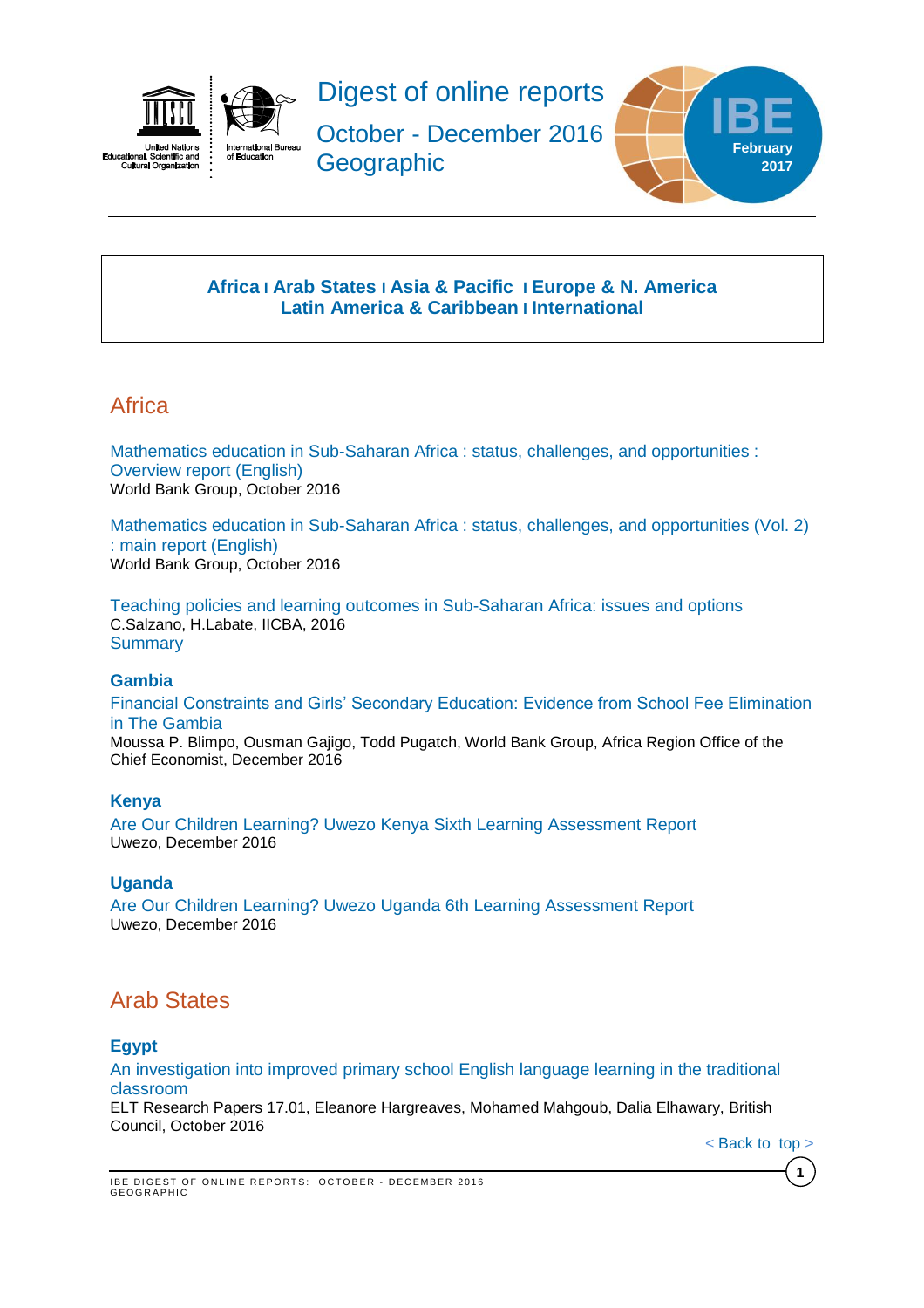# <span id="page-1-0"></span>Asia & Pacific

[2016 CAEP National Qualifications Frameworks \(NQF\) in Central Asia –](http://www.caep-project.org/wp-content/uploads/2014/09/CAEP_NQF_Report_prel_ver.pdf) A stock-taking [report](http://www.caep-project.org/wp-content/uploads/2014/09/CAEP_NQF_Report_prel_ver.pdf)

Claudio Dondi, CAEP, 2016

[Asia Education Summit on Flexible Learning Strategies for Out-of-school Children](http://unesdoc.unesco.org/images/0024/002464/246431e.pdf) UNESCO Office Bangkok, 2016

[Assessment of transversal competencies: policy and practice in the Asia-Pacific region](http://unesdoc.unesco.org/images/0024/002465/246590e.pdf) Care, Esther; Luo, Rebekah UNESCO Office Bangkok, 2016

## **Australia**

A [Guide to support coaching and mentoring for school improvement](http://research.acer.edu.au/cgi/viewcontent.cgi?article=1012&context=professional_dev) Kathryn Moyle, Australian Council for Educational Research (ACER), 2016

## **Hong Kong**

[Education Bureau Environmental Report 2015](http://www.edb.gov.hk/attachment/en/about-edb/publications-stat/environmental-report/Environmental%20Report%202015_%20eng_v2.pdf) Education Bureau, December 2016

### **Indonesia**

[Study on Islamic Religious Education in Secondary Schools in Indonesia](http://www.acdp-indonesia.org/wp-content/uploads/2016/11/ACDP-009-Study-on-Islamic-Religious-Education.pdf)  Directorate General of Islamic Education Ministry of Religious Affairs, November 2016

[The Political Economy of Teacher Management in Decentralized Indonesia](http://documents.worldbank.org/curated/en/974411481637452183/pdf/WPS7913.pdf) Andrew Rosser, Mohamad Fahmi, Education Global Practice Group, December 2016

## **Lao People's Democratic Republic**

[Early Childhood Education Project : snapshot one –](http://documents.worldbank.org/curated/en/617301479192109142/pdf/110261-WP-P145544-PUBLIC-ABSTRACT-SENT-1-LaoPDRECESnapshot.pdf) project background and baseline data [demographics](http://documents.worldbank.org/curated/en/617301479192109142/pdf/110261-WP-P145544-PUBLIC-ABSTRACT-SENT-1-LaoPDRECESnapshot.pdf) World Bank Group, November 2016

#### **Malaysia**

[Exploring the role of recently-qualified English teachers in developing technology use in](http://www.teachingenglish.org.uk/sites/teacheng/files/G181_ELTRA_Exploring%20the%20role_FINAL_WEB.pdf)  [language classrooms through communities of practice](http://www.teachingenglish.org.uk/sites/teacheng/files/G181_ELTRA_Exploring%20the%20role_FINAL_WEB.pdf) ELT Research Papers 16.05, Kevin Balchin, Carol Wild, British Council, October 2016

## **New Zealand**

[Appraisal as a catalyst for improved learner outcomes](http://www.ero.govt.nz/assets/Uploads/Appraisal-as-a-Catalyst-for-New-Learner-Outcomes.pdf) Education Review Office, December 2016

[Early Learning Curriculum](http://www.ero.govt.nz/assets/Uploads/ERO-Early-Learning-Curriculum-WEB.pdf) New Zealand Government, October 2016

[Strategic Intentions 2016-2020](http://www.ero.govt.nz/assets/Uploads/ERO-Statement-of-Intent-2016-2020-2.pdf) New Zealand Government, October 2016

#### **Pakistan**

[Does sharing test scores with parents improve student learning? \(English\)](http://documents.worldbank.org/curated/en/198041476862600248/pdf/109329-BRI-EPPakistanTestScores-PUBLIC.pdf) World Bank Group, October 2016

 $<$  Back to top

**2**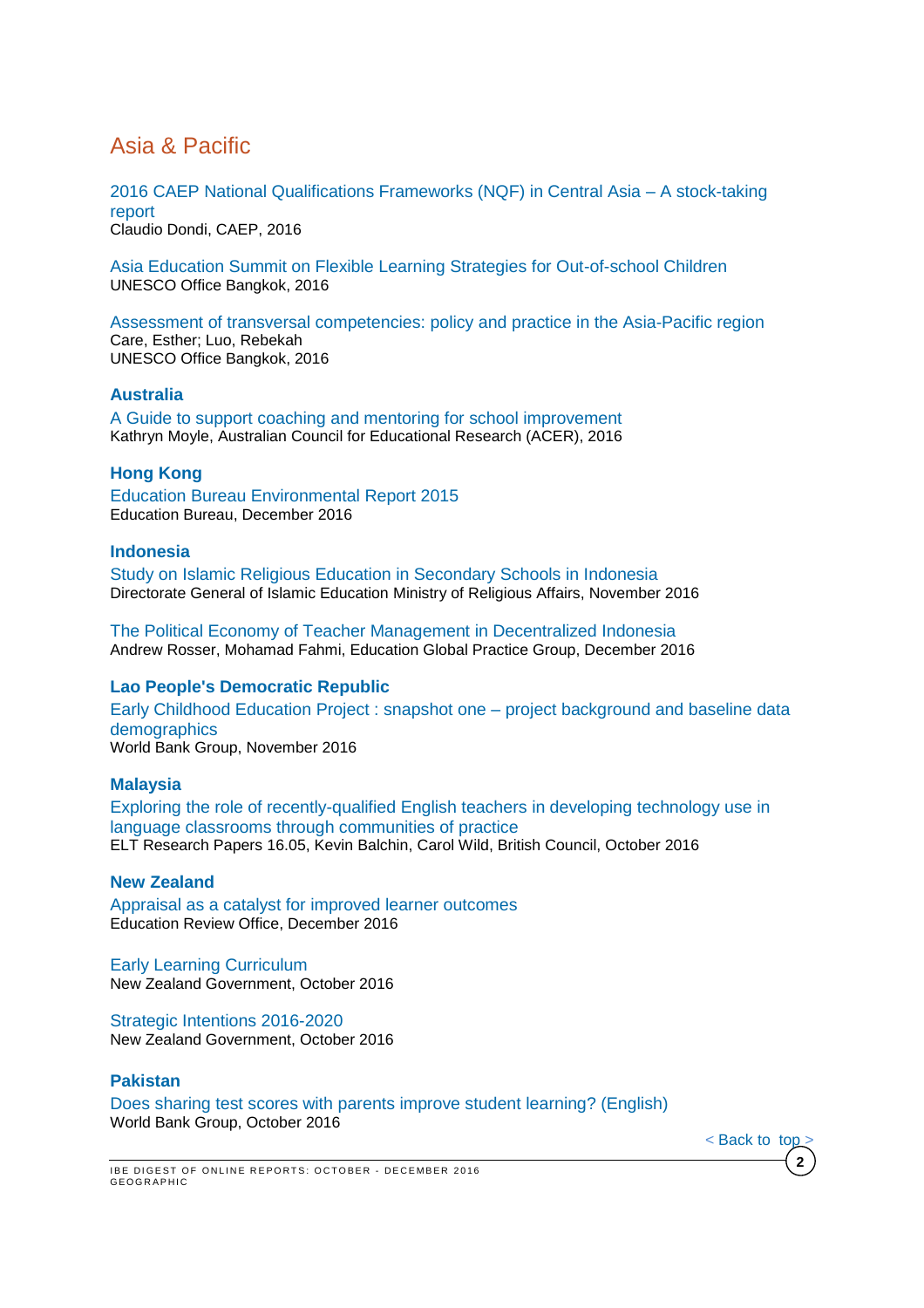### **Singapore**

[10-Year Trend of Educational Performance 2006 –](https://www.moe.gov.sg/news/press-releases/10-year-trend-of-educational-performance-2006--2015) 2015 Ministry of Education, October 2016

# <span id="page-2-0"></span>Europe & N. America

### **Europe**

[Éducation : la situation des Roms dans 11 États membres de l'UE Enquête sur les Roms –](http://fra.europa.eu/sites/default/files/fra_uploads/fra-2014-roma-survey-dif-education_fr.pdf) [Données en bref](http://fra.europa.eu/sites/default/files/fra_uploads/fra-2014-roma-survey-dif-education_fr.pdf) European Union Agency for Fundamental Rights, 2016

[Education & training in Europe: investment on the rebound but inclusion remains a challenge](https://ec.europa.eu/education/sites/education/files/monitor2016_en.pdf) European Commission, November 2016

[PISA 2015: EU performance and initial conclusions regarding education policies in Europe](https://ec.europa.eu/education/sites/education/files/pisa-2015-eu-policy-note_en.pdf) Directorate-General for Education and Culture, European Commission, December 2016

[Policies and practices for equality and inclusion in and through education](https://bookshop.europa.eu/en/policies-and-practices-for-equality-and-inclusion-in-and-through-education-pbNC0415452/) NESET, European Commission, December 2016

#### **Eurodyce**

[Structural Indicators for Monitoring Education and Training Systems in Europe –](https://webgate.ec.europa.eu/fpfis/mwikis/eurydice/index.php/Publications:Structural_Indicators_for_Monitoring_Education_and_Training_Systems_in_Europe_2016) 2016 Eurodyce, 7 November

### **Czech Republic**

[OECD Reviews of School Resources: Czech Republic 2016](http://www.oecd-ilibrary.org/docserver/download/9116091e.pdf?expires=1477335243&id=id&accname=guest&checksum=3F26A6329F9C955827F949F978F6BAA1) Claire Shewbridge, Jan Herczyński, Thomas Radinger, Julie Sonnemann, OECD, October 2016

#### **Denmark**

OECD Reviews of School [Resources:](http://www.oecd-ilibrary.org/docserver/download/9116101e.pdf?expires=1479393047&id=id&accname=guest&checksum=0B1466DECED1832A0805D6DD1CE09136) Denmark 2016 Deborah Nusche and oth., OECD, November 2016

#### **France**

**GEOGRAPHIC** 

[Activité du débutant, quelle activité pour débuter ?](http://www.recherches-en-education.net/IMG/pdf/REE-HS-9.pdf) Bruno Lebouvier & Florian Ouitre, Recherches en Éducation: Hors série N°9, Novembre 2016

[Attractivité du Métier d'enseignant. État des Lieux et Perspectives](http://www.cnesco.fr/wp-content/uploads/2016/11/161107-Rapport-attractivite-metier-enseignant.pdf) Pierre Périer, CNESCO, November 2016

[Le bien-être à l'école des enfants en situation de précarité](http://www.cnesco.fr/wp-content/uploads/2016/11/precarite2.pdf) Stéphanie Pinel-Jacquemin, CNESCO, November 2016

[Droit fondamental à l'éducation : une école pour tous, un droit pour chacun](http://www.defenseurdesdroits.fr/sites/default/files/atoms/files/2016-rae.pdf)  Jacques Toubon, Défenseur des droits, Novembre 2016

[Qualité de vie à l'école des enfants en situation de handicap. Revue de questions.](http://www.cnesco.fr/wp-content/uploads/2016/11/handicap2.pdf) Charlotte Coudronnière and Daniel Mellier, CNESCO, November 2016

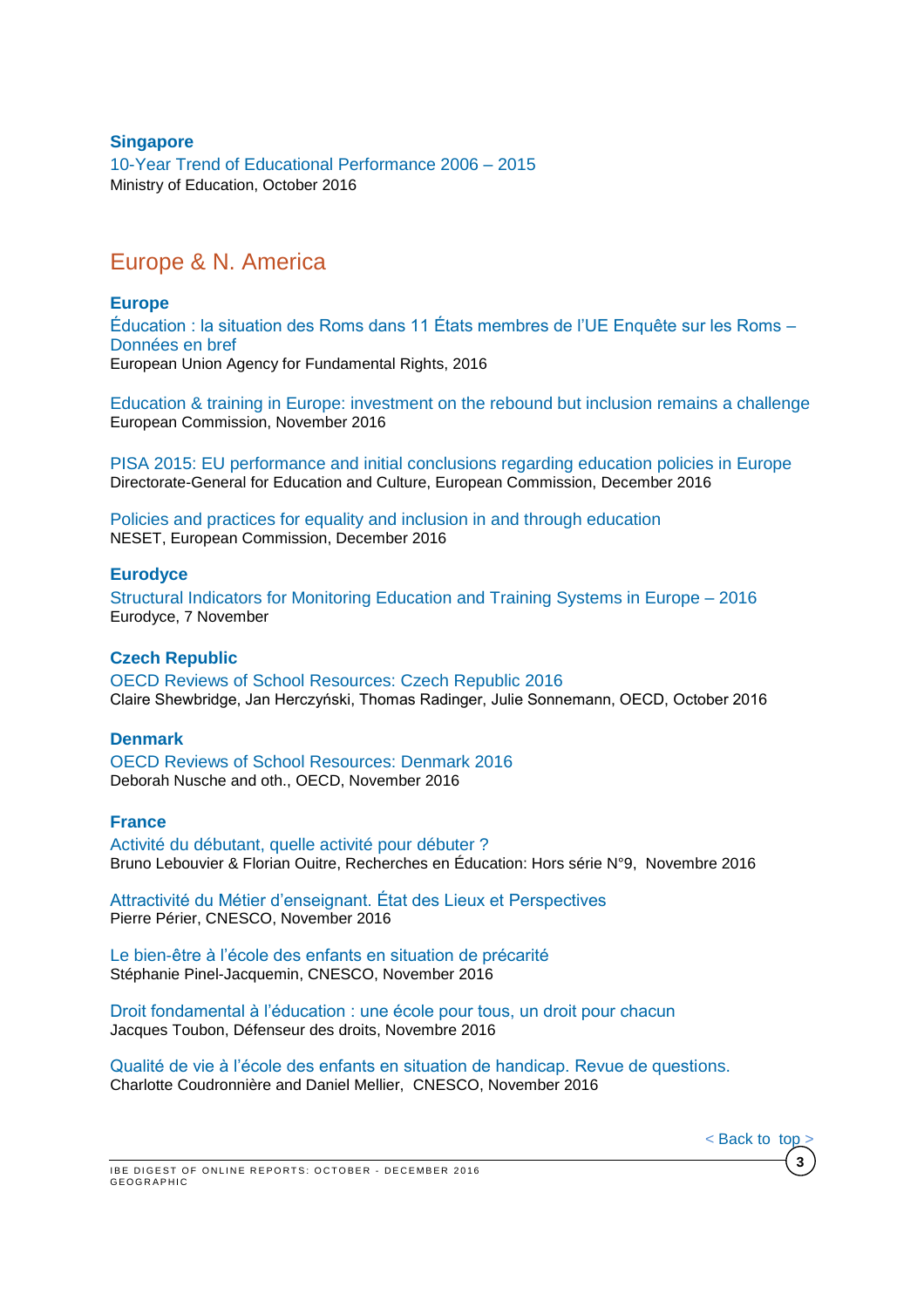#### **Ireland**

[TIMSS 2015 in Ireland: Mathematics and Science in Primary and Post-Primary Schools](http://www.erc.ie/wp/wp-content/uploads/2016/11/TIMSS-initial-report-FINAL.pdf) Aidan Clerkin, Rachel Perkins, Rachel Cunningham, Educational Research Centre, November 2016

### **UK**

[The Annual Report of Her Majesty's Chief Inspector of Education, Children's Services and](https://www.gov.uk/government/uploads/system/uploads/attachment_data/file/573257/Ofsted_annual_report_education_and_skills_201516_web-ready.pdf)  [Skills 2015/16: education and skills](https://www.gov.uk/government/uploads/system/uploads/attachment_data/file/573257/Ofsted_annual_report_education_and_skills_201516_web-ready.pdf) Ofsted, December 2016

[Children and Young People's Reading in Manchester in 2016](http://www.literacytrust.org.uk/assets/0003/5305/Manchester_2016_-_Final.pdf) National Literacy Trust, October 2016

[Children's and Young People's Writing in 2015](http://www.literacytrust.org.uk/assets/0003/5710/Young_people_s_writing_2015_-_Final.pdf) Christina Clark, National Literacy Trust, October 2016

[England Confronts the Limits of School Autonomy](http://ncspe.tc.columbia.edu/working-papers/OP232.pdf) Helen F. Ladd and Edward B. Fiske, Working Paper 232 National Center for the Study of Privatization in Education Teachers College, Columbia University, October 2016

[Faith Schools, Pupil Performance and Social Selection](http://epi.org.uk/wp-content/uploads/2016/11/Pupil_characteristics_and_performance_at_faith_schools.pdf) Jon Andrews, Rebecca Johnes, Education Policy Institute, December 2016

[Lessons in Literacy](https://www.savethechildren.ca/wp-content/uploads/2016/09/Lessons-in-Literacy-Report-4WEB-ENG.pdf)  Save the Children, 2016

[Unexpected School Reform: Academisation of Primary Schools in England](http://cep.lse.ac.uk/pubs/download/dp1455.pdf) Andrew Eyles, Stephen Machin and Sandra McNally, Centre for Economic Performance, November 2016

[Using action research to explore technology in language teaching: international perspectives](http://www.teachingenglish.org.uk/sites/teacheng/files/28313%20ELTRA%20Report%20WEB.PDF) ELT Research Papers 16.06, Anne Burns, Nur Kurtoğlu-Hooton, British Council, October 2016

[Youth Participation and Global Citizenship: Challenges and Recommendations for Future](http://policy-practice.oxfam.org.uk/publications/youth-participation-and-global-citizenship-challenges-and-recommendations-for-f-620142)  [Youth School Forums](http://policy-practice.oxfam.org.uk/publications/youth-participation-and-global-citizenship-challenges-and-recommendations-for-f-620142)

Anna Jarkiewicz, Joanna Leek, OXFAM, November 2016

#### **USA**

[Champions for learning: The legacy of the Learning Metrics Task Force](https://www.brookings.edu/wp-content/uploads/2016/11/global_111516_lmtf.pdf) Kate Anderson and Tyler Ditmore, Brookings Institution, November 2016

[Digest of Education Statistics, 2015](http://nces.ed.gov/pubs2016/2016014.pdf)

Thomas D. Snyder, Cristobal de Brey, and Sally A. Dillow, National Center for Educational Statistics, December 2016

[Highlights from TIMSS and TIMSS Advanced 2015: Mathematics and Science Achievement](http://nces.ed.gov/pubs2017/2017002_timss_2015_results.pdf)  [of U.S. Students in Grades 4 and 8 and in Advanced Courses at the End of High School in](http://nces.ed.gov/pubs2017/2017002_timss_2015_results.pdf)  [an International Context](http://nces.ed.gov/pubs2017/2017002_timss_2015_results.pdf) Stephen Provasnik and oth., NCES, November 2016

[The Nation's Report Card: 2015 Science at Grades 4, 8 and 12](http://www.nationsreportcard.gov/science_2015/#?grade=4) National Assessment of Educational Progress (NAEP), October 2016

< Back [to\\_top](#page-0-0) >

**4**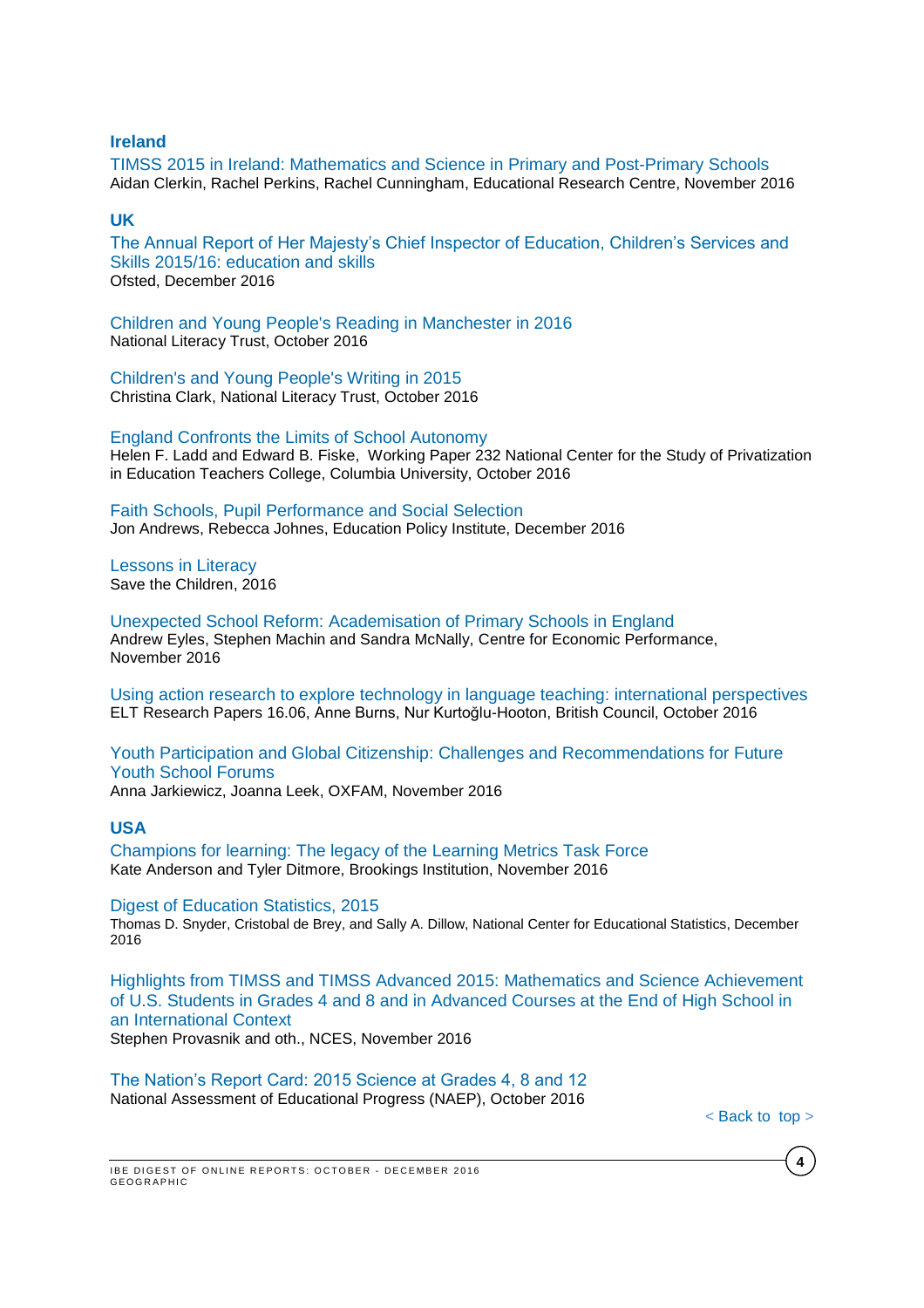[Sources of Newly Hired Teachers in the United States: Results from the Schools and Staffing](http://nces.ed.gov/pubs2016/2016876.pdf)  [Survey, 1987–88 to 2011–12](http://nces.ed.gov/pubs2016/2016876.pdf) National Center for Education Statistics, October 2016

#### [Taking Action on Early Learning](https://www.americanprogress.org/issues/early-childhood/reports/2016/11/18/292522/taking-action-on-early-learning/)

Jessica Troe and Simon Workman, Center for American Progress, November 2016

#### [Within Our Grasp: Achieving Higher Admissions Standards in Teacher Prep](http://www.nctq.org/dmsView/Admissions_Yearbook_Report)

2016 State Teacher Policy Yearbook Report Series, Kate Walsh, Nithya Joseph and Autumn Lewis, National Council on Theacher Quality, November 2016

## Latin America & Caribbean

#### **Mexico**

[Encuesta de Satisfacción de los docentes que participaron en](http://publicaciones.inee.edu.mx/buscadorPub/P1/F/203/P1F203.pdf) la Evaluación del desempeño Instituto Nacional para la Evaluación de la Educación, 2016

[Encuesta de Satisfacción de los docentes que participaron en la Evaluación del desempeño.](http://publicaciones.inee.edu.mx/buscadorPub/P1/F/204/P1F204.pdf)  [Entrevistas con actores educativos. Ciclo escolar 2015-2016](http://publicaciones.inee.edu.mx/buscadorPub/P1/F/204/P1F204.pdf) Instituto Nacional para la Evaluación de la Educación, 2016

[Estrategias Didácticas: Guía Para Docentes de Educación Indígena](http://www.unesco.org/new/fileadmin/MULTIMEDIA/FIELD/Mexico/images/Publicaciones/GUIADOCENTE2016.pdf) UNESCO, 2016

[Programa Internacional de Evaluación de Estudiantes \(PISA\) de 2015](http://www.oecd.org/pisa/PISA-2015-Mexico-ESP.pdf) OECD, 2016

[Sistematización de inconformidades dudas e inquietudes de los docentes sobre las](http://publicaciones.inee.edu.mx/buscadorPub/P1/F/205/P1F205.pdf)  [evaluaciones del Servicio Profesional Docente. 2015-2016](http://publicaciones.inee.edu.mx/buscadorPub/P1/F/205/P1F205.pdf) Instituto Nacional para la Evaluación de la Educación, 2016

#### **Uruguay** OECD Reviews of School [Resources:](http://www.oecd-ilibrary.org/docserver/download/9116121e.pdf?expires=1480598764&id=id&accname=guest&checksum=491ED44E74F853675EFF7FB80DCA1C43) Uruguay 2016 Paulo Santiago and oth., OECD, November 2016

## <span id="page-4-0"></span>International

**OECD** PISA 2015 Results (Volume I) : [Excellence and Equity in Education](http://www.oecd-ilibrary.org/docserver/download/9816061e.pdf?expires=1482162893&id=id&accname=guest&checksum=F3B63F48BC4D5BCD2C7820B45F3C2B02) OECD, 2016 **[French](http://www.oecd-ilibrary.org/docserver/download/9816062e.pdf?expires=1482162920&id=id&accname=guest&checksum=10CB859D50A085DAA9B18420B49A727F)** 

PISA 2015 Results (Volume II) : [Policies and Practices for Successful Schools](http://www.oecd-ilibrary.org/docserver/download/9816071e.pdf?expires=1482162837&id=id&accname=guest&checksum=BAE051964629DD6C8B3635A9856220A9) OECD, 2016

< Back to top >

**5**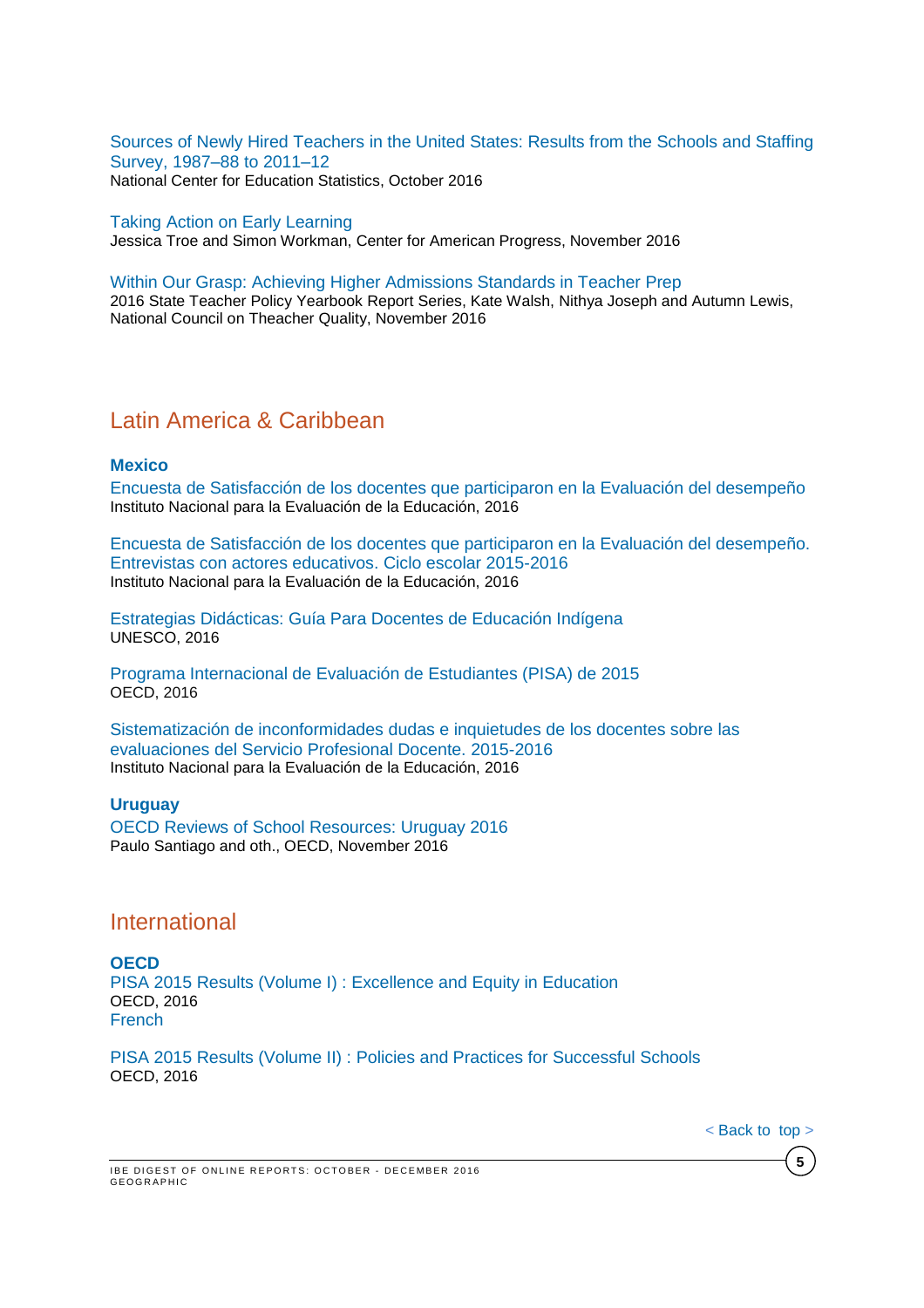[Ten Questions for Mathematics Teachers… and How PISA Can Help Answer Them](http://www.oecd-ilibrary.org/docserver/download/9816051e.pdf?expires=1476138034&id=id&accname=guest&checksum=BA9A792F14462BB5E5FDD286D20026A0) PISA, OECD, October 2016

#### **UNESCO**

[Education for people and planet: creating sustainable futures for all;Global education](http://unesdoc.unesco.org/images/0024/002457/245745e.pdf)  [monitoring report, 2016;summary](http://unesdoc.unesco.org/images/0024/002457/245745e.pdf) UNESCO, 2016 [Arabic](http://unesdoc.unesco.org/images/0024/002457/245745a.pdf) [Chinese](http://unesdoc.unesco.org/images/0024/002457/245745c.pdf) [French](http://unesdoc.unesco.org/images/0024/002457/245745f.pdf) [Russian](http://unesdoc.unesco.org/images/0024/002457/245745r.pdf) [Spanish](http://unesdoc.unesco.org/images/0024/002457/245745s.pdf)

[Global guidance on addressing school-related gender-based violence](http://unesdoc.unesco.org/images/0024/002466/246651e.pdf)  UNESCO; UN Women, 2016

[Learning for All: guidelines on the inclusion of learners with disabilities in open and distance](http://unesdoc.unesco.org/images/0024/002443/244355e.pdf)  [learning](http://unesdoc.unesco.org/images/0024/002443/244355e.pdf) UNESCO, 2016

[Out in the open: education sector responses to violence based on sexual orientation and](http://unesdoc.unesco.org/images/0024/002447/244756e.pdf)  [gender identity/expression](http://unesdoc.unesco.org/images/0024/002447/244756e.pdf)  UNESCO, 2016

[School and teaching practices for twenty-first century challenges: lessons from the Asia-](http://unesdoc.unesco.org/images/0024/002440/244022e.pdf)[Pacific region, regional synthesis report](http://unesdoc.unesco.org/images/0024/002440/244022e.pdf) Satoko Yano, UNESCO, 2016

[Schools in action, global citizens for sustainable development: a guide for students](http://unesdoc.unesco.org/images/0024/002463/246352e.pdf)  UNESCO, 2016

[Schools in action, global citizens for sustainable development: a guide for teachers](http://unesdoc.unesco.org/images/0024/002468/246888e.pdf)  UNESCO, 2016

[A Teacher's guide on the prevention of violent extremism](http://unesdoc.unesco.org/images/0024/002446/244676e.pdf) UNESCO, 2016 [French](http://unesdoc.unesco.org/images/0024/002446/244676f.pdf) [Arabic](http://unesdoc.unesco.org/images/0024/002446/244676a.pdf) [Russian](http://unesdoc.unesco.org/images/0024/002446/244676r.pdf)

[Textbooks pave the way to sustainable development](http://unesdoc.unesco.org/images/0024/002467/246777E.pdf) Policy Paper 28, Global Education Monitoring Report, UNESCO, December 2016

#### **UNESCO-IBE**

[Contenu, globalité et cohérence des politiques relatives à la petite enfance : les apports du](http://unesdoc.unesco.org/images/0024/002467/246701F.pdf)  [curriculum](http://unesdoc.unesco.org/images/0024/002467/246701F.pdf)  No.7, UNESCO IBE, Décembre, 2016 **[Spanish](http://unesdoc.unesco.org/images/0024/002467/246701S.pdf)** 

[Global Monitoring of Target 4.7: Themes in National Curriculum Frameworks](http://unesdoc.unesco.org/images/0024/002463/246382e.pdf)  UNESCO IBE, October 2016

#### **UNESCO-UIS**

Data availability for the calculation of SDG 4- [Education 2030 indicators: analysis covering](http://unesdoc.unesco.org/images/0024/002462/246263e.pdf)  [Latin America and the Caribbean](http://unesdoc.unesco.org/images/0024/002462/246263e.pdf)  UIS, 2016

< [Back](#page-0-0) to top >

**6**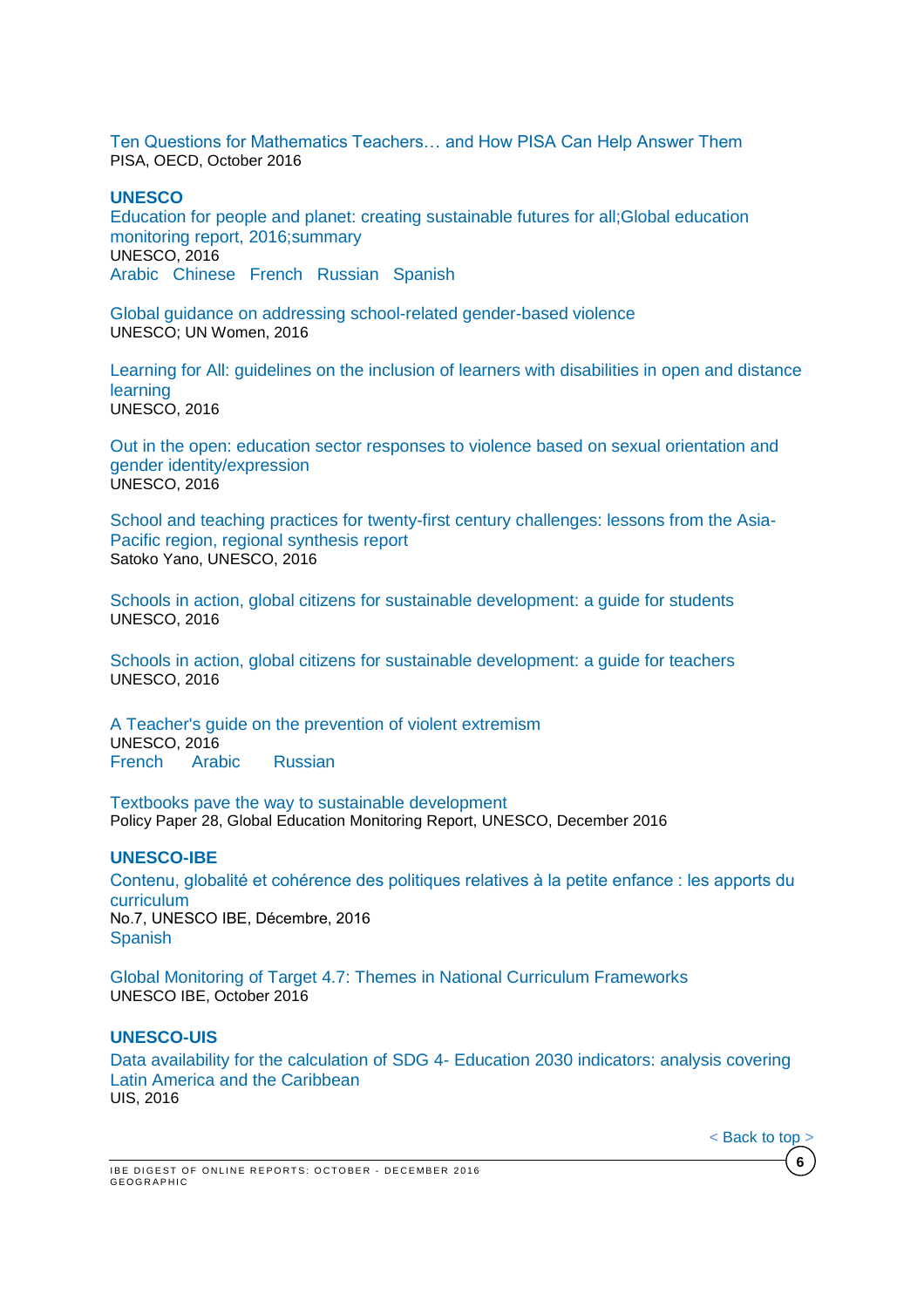[Country readiness to monitor SDG 4 education targets: regional survey for the Arab States](http://unesdoc.unesco.org/images/0024/002461/246144e.pdf)  UIS, 2016

[The World needs almost 69 million new teachers to reach the 2030 Education goals](http://unesdoc.unesco.org/images/0024/002461/246124e.pdf) UNESCO UIS, 2016

[French](http://unesdoc.unesco.org/images/0024/002461/246124f.pdf) [Spanish](http://unesdoc.unesco.org/images/0024/002461/246124s.pdf) 

< [Back](#page-0-0) to top >